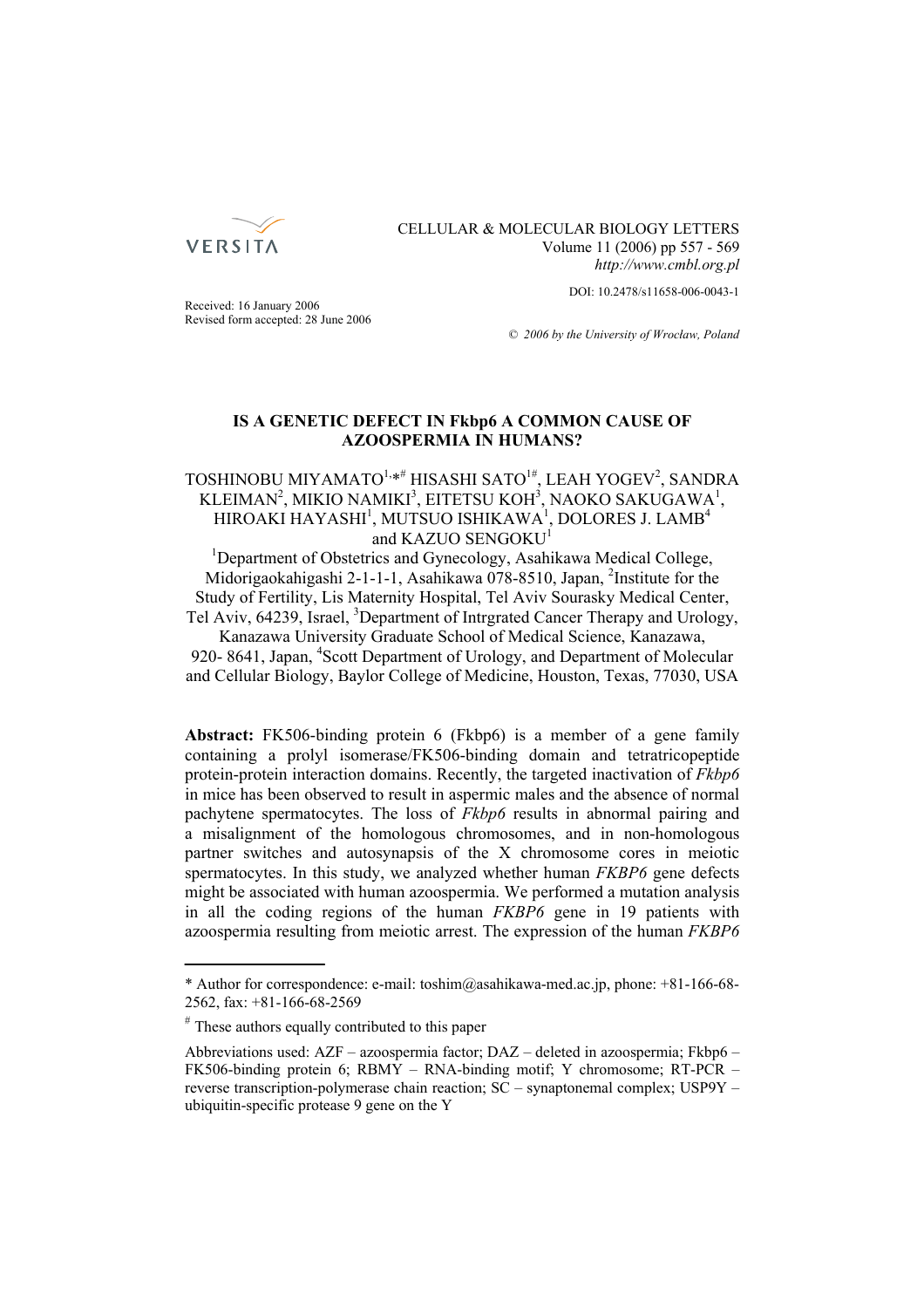gene was specific to the testis, and a novel polymorphism site,  $245C \rightarrow G (Y60X)$ could be found in exon 3. Our findings suggest that the human *FKBP6* gene might be imprinted in the testis based on an analysis using two polymorphism sites.

**Key words:** Azoospermia, *FKBP6*, Genomic imprinting, Meiosis, Polymorphism

### **INTRODUCTION**

FK506-binding protein 6 (Fkbp6) belongs to a gene family that contains a prolyl isomerase/FK506-binding domain and tetratricopeptide protein-protein interaction domains [1]. Recently, mouse *Fkbp6* cDNA was isolated by RT-PCR using RNA from the mouse testis [2]. Its expression is restricted to the testis in mice. *Fkbp6* mRNA and protein were detected in the cytoplasm and nucleus of spermatocytes, but not in the cells that had exited prophase I or in spermatids obtained by *in situ* hybridization.

FK506-binding protein localizes to meiotic chromosome cores and regions of homologous chromosome synapsis. The targeted inactivation of *Fkbp6* left both male and female mutant mice healthy and with normal life-spans [2]. However, male mice deficient in *Fkbp6* were completely sterile. The testes of *Fkbp6<sup>-1</sup>* males were also reduced in size. A histological analysis revealed a lack of spermatids and mature spermatozoa in the seminiferous tubules of  $Fkbp6^{-1}$ males. A loss of *Fkbp6* expression resulted in abnormal pachytene spermatocytes which failed to proceed beyond the pachytene stage. On the other hand, *Fkbp6<sup>-/-</sup>* females were able to breed up to one year after birth. The overall histological phenotypes of natural mutant aspermic as/as rats are very similar to those observed in *Fkbp6<sup>-/-</sup>* mice, including the presence of the inclusion bodies in spermatocytes [3-5]. The deletion of *Fkbp6* exon8 was identified as the causative mutation in as/as mutant rats [2]. Loss of the mouse *Fkbp6* results in abnormal pairing and misalignments of homologous chromosomes, and in nonhomologous partner switches and autosynapsis of X chromosome cores in meiotic spermatocytes. Mouse *Fkbp6* is not involved in the initiation of synapsis, but it does play a role in monitoring progression and/or maintaining synapsis between homologous pairs. Therefore, Fkbp6 is considered to be a component of the synaptonemal complex essential for sex-specific fertility and the fidelity of homologous chromosome pairing in meiosis.

Once homologues are paired, the chromosomes are connected by a specific structure known as the synaptonemal complex (SC) [6]. Although SCs were first discovered more than 45 years ago, only three meiosis-specific structural components of the SC have been identified in mammals, namely SCP1 (SYCP1), SCP2 (SYCP2) and SCP3 (SYCP3) [6]. The genetic inactivation of the mouse *Sycp3* gene results in male infertility due to a failure of chromosome synapsis during the meiotic phase [7]. The mouse *Sycp3<sup>-/-</sup>* results in spermatogenetic arrest at the zygotene stage, suggesting that *Fkbp6* and *Sycp3* have different functions in chromosome synapsis in males. Female *Sycp3<sup>-/-</sup>* mice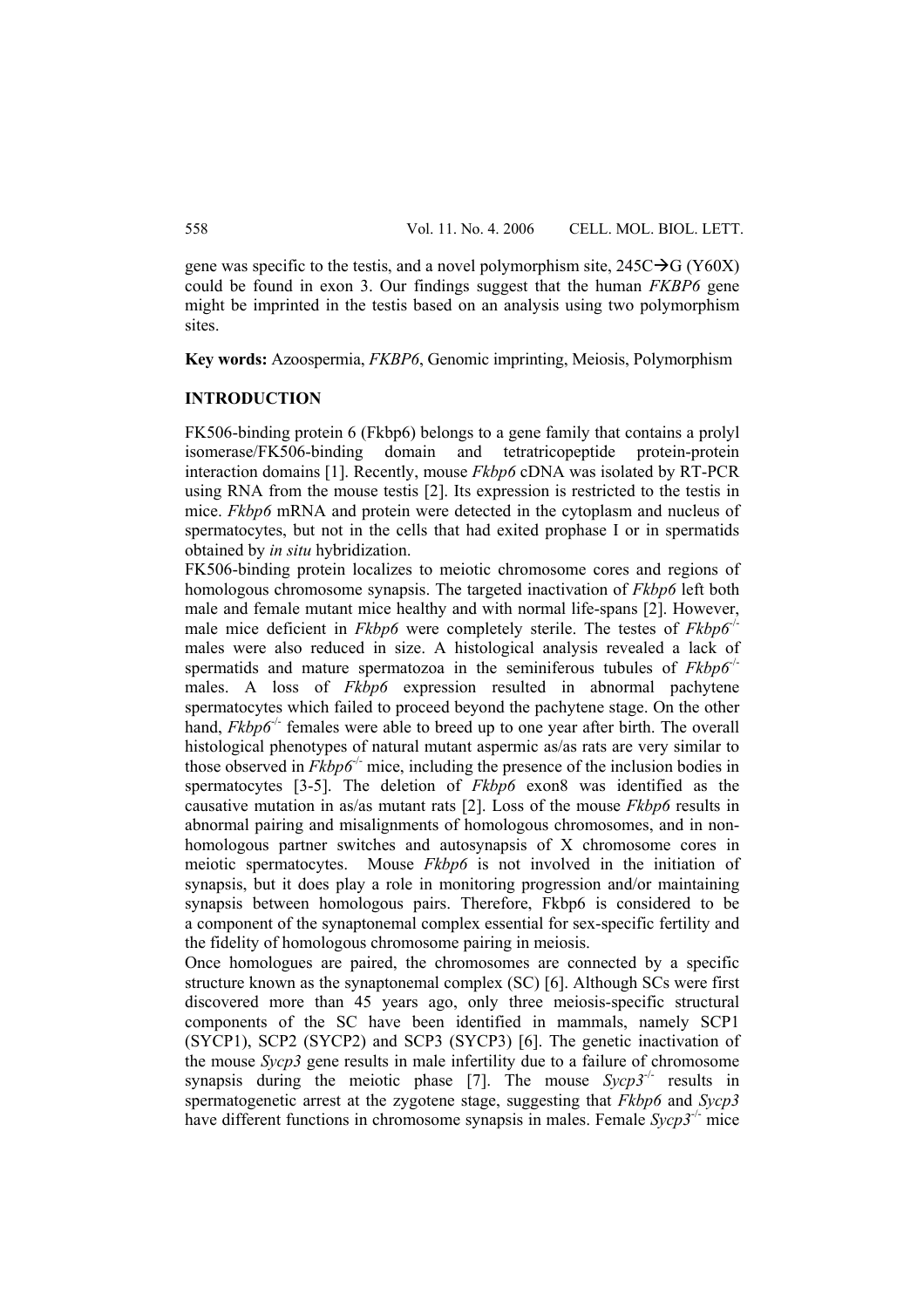have reduced fertility, and embryos from *Sycp3<sup>-/-</sup>* mothers have increased incidence of aneuploidy [8].

We recently reported that a 1-bp deletion in human *SYCP3* causes azoospermia resulting from meiotic arrest in two of nineteen patients [9]. In humans, the deletion of the AZF (azoospermia factor) region on the Y-chromosome has been shown to disrupt spermatogenesis, causing infertility in otherwise healthy men. It was reported that disruptions of the following three genes result in azoospermia: *DAZ*, *RBMY* and *USP9Y* [10-12]. All of these are located in the AZF region. In addition, the human *DAZ* and *RBMY* encode RNA-binding proteins. The human *SYCP3* gene encodes DNA-binding protein; however, it is located on chromosome 12. *SYCP3* is therefore the first gene found outside of the AZF region whose mutation may cause azoospermia.

This data was obtained from mouse mutants and spontaneous mutant rats; it would be interesting to investigate whether mutations in the human *FKBP6* gene might account for human azoospermia. In this study, we performed a mutation analysis of the *FKBP6* gene in patients with azoospermia resulting from meiotic arrest. Our findings also suggest that the human *FKBP6* gene might be imprinted in the human testis.

## **MATERIALS AND METHODS**

# **Expression analysis of the human** *FKBP6* **using PCR of adult cDNA**

For an expression analysis of the human *FKBP6*, PCR of cDNA from various tissue types was done using FKBP6RTF1 and FKBP6RTR1 as primers. cDNA from the following adult human tissue types was examined: spleen, thymus, prostate, testis, ovary, small intestine, colon, leukocyte, brain, heart, kidney, liver, lung, pancreas and placenta (Clontech). The following oligonucleotides were used:  $FKBPGRTF1 = 5'-GATCAGCACCCCCCTGAAGAG-3'$  and FKBP6RTR1 = 5'-TCTCCTGCTGTAGAACCATC-3'.

All the PCR reactions were carried out as follows: initial denaturation at 95ºC for 150 s, followed by 32 cycles of denaturation at 95ºC for 15 s, annealing and extension at 68ºC for 90 s using the Advantage 2 PCR Kit (Clontech).

## **Patients and controls**

Idiopathic azoospermia was confirmed by two consecutive semen analyses obtained after five to seven days of sexual abstinence and an examination of a centrifuged semen pellet. Patients with defective spermatogenesis following infection, or due to an obstruction of the seminal tract, pituitary failure, or other causes of possible testicular damage revealed at clinical examinations were excluded from the study. Final diagnoses were carried out based on histological examinations.

A chromosome analysis of peripheral lymphocytes showed a karyotype of 46, XY in all the test subjects. Those found to have microdeletions of the Y chromosome after the examination of 33 loci, including *DAZ*, *USP9Y* and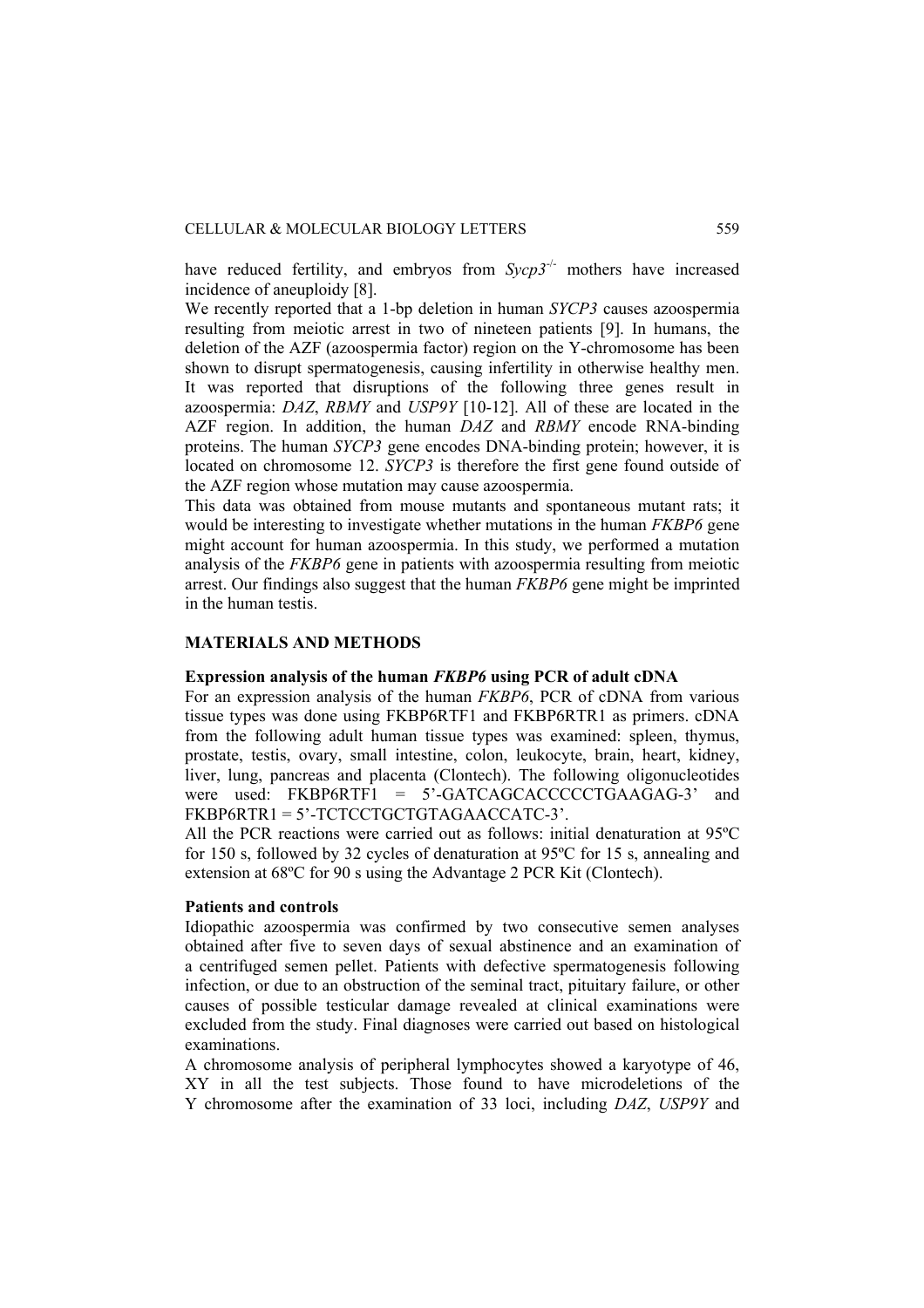*RBMY*, were also excluded from the study. We thus had 19 test subjects with azoospermia caused by meiotic failure. They were of Caucasian, Hispanic, Arab and Asian ethnicity.

Forty healthy and pregnancy-proven fertile control individuals were also analyzed. All the subjects gave their informed consent to undergo a molecular analysis of their blood and testicular tissue, and the study was approved by a local ethics committee.

#### **Testicular histology**

For all the subjects with idiopathic azoospermia, bilateral testicular biopsy samples were obtained under local anesthesia using small curved scissors through a small scrotal window. The samples were immediately placed into freshly prepared Bouin's solution. More than 30 different cross-sections cut at right angles to the longitudinal axis of the seminiferous tubules were analyzed.

#### **Mutation screening**

Genomic DNA was obtained from peripheral lymphocytes using a QIAGEN Blood and Cell Culture DNA Midi Kit (QIAGEN, Hilden, Germany). The fulllength cDNA sequences were compared to human genomic sequences (NT\_007758.10), and all the exon-intron borders were determined. Nested PCR was performed using primers homologous with the intronic regions adjacent to each exon, from exon 1 to exon 8, and using human DNA samples.

The following primer sets were used for PCR:

Exon 1: FKBPE1F1, FKBPE1F2, FKBPE1R1 and FKBPE1R2;

Exon 2: FKBPE1F1, FKBPE1F2, FKBPE2R1 and FKBPE2R2;

Exon 3: FKBPE3F1, FKBPE3F2, FKBPE3R1 and FKBPE3R2;

Exon 4: FKBPE4F1, FKBPE4F2, FKBPE4R1 and FKBPE4R2; Exon 5: FKBPE5F1, FKBPE5F2, FKBPE5R1 and FKBPE5R2;

Exon 6: FKBPE6F1, FKBPE6F2, FKBPE6R1 and FKBPE6R2;

Exon 7: FKBPE7F1, FKBPE7F2, FKBPE7R1 and FKBPE7R2;

Exon 8: FKBPE8F1, FKBPE8F2, FKBPE8R1 and FKBPE8R2.

All the oligonucleotide primers are listed in Tab. 1. All the PCR reactions were carried out as follows: initial denaturation at 95ºC for 150 s, followed by 32 cycles of denaturation at 95°C for 30 s, annealing at (primers  $T_m - 5$ °C) for 90 s and extension at 72ºC for 90 s. An aliquot of each PCR product was subsequently subjected to 20 more cycles under the same conditions. The resultant PCR products were subjected to under a direct sequence analysis in both orientations.

#### **Genotyping of the identified polymorphism**

A 245C $\rightarrow$ G polymorphism was found in exon 3 by a mutation analysis of genomic DNA from 19 patients. This polymorphism was analyzed by PCR and direct sequencing using the following primers: FKBPE3F1, FKBPE3F2, FKBPE3R1 and FKBPE3R2. The PCR products of 30 healthy controls were also used for direct sequencing.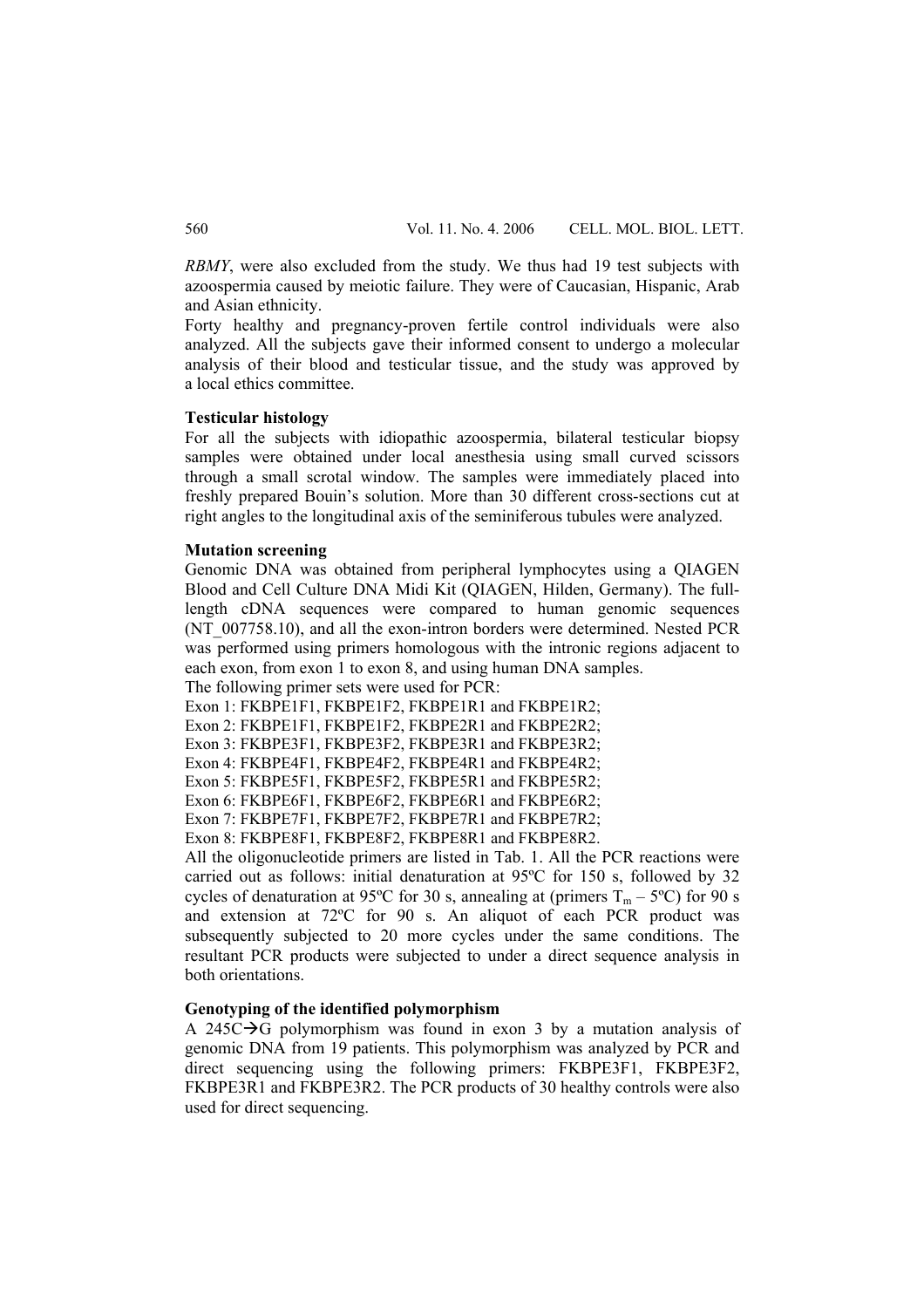Tab. 1. Oligonucleotide primers used in the mutation analysis, and the sizes of the PCR product.

| Exon           | Primer sequence                                                                                                                                          | Size (bp) |
|----------------|----------------------------------------------------------------------------------------------------------------------------------------------------------|-----------|
| $\mathbf{1}$   | FKBPE1F1=5,-CAGAATGGAATGCCGCCGTC-3,<br>FKBPE1F2=5'-CAGAGTCACAGCCAGGAAGG-3'<br>FKBPE1R1=5'-TCTGACTTAACCGCTCGTAC-3'<br>FKBPE1R2=5'-GATGGAGAATGAAAGCCAGG-3  | 214       |
| $\overline{2}$ | FKBPE2R1=5'-ACTGAGCGAGACCCCGTTTC-3'<br>FKBPE2R2=5'-AAATGAGGCCTCTCTCTTCC-3'                                                                               | 405       |
| $\overline{3}$ | FKBPE3F1=5'-TATTCCTGTACCTCGTGGTG-3'<br>FKBPE3F2=5'-GCTTAAGCTCATCTGATCGC-3'<br>FKBPE3R1=5'-AACCTGCGCTCTGAGCAGTC-3'<br>FKBPE3R2=5'-CTGAGGCATGGTGCCTCATC-3' | 266       |
| $\overline{4}$ | FKBPE4F1=5'-TGTGTGAGGGAGACATGGAG-3'<br>FKBPE4F2=5'-CCAGAGTACTGCTGACTTAG-3'<br>FKBPE4R1=5'-CTGTTGCCCATGCTGGAGTG-3'<br>FKBPE4R2=5'-CAGGGCAGGCCATCTAGAAG-3  | 382       |
| 5              | FKBPE5F1=5'-GTTCTCACTATGTTGCCCAG-3'<br>FKBPE5F2=5'-ACTCCTGGGCTCACGTGTAC-3'<br>FKBPE5R1=5'-GAGCTGAGATTGCGCCACTG-3'<br>FKBPE5R2=5'-CAGAGCGACACTCTTGTCTC-3' | 331       |
| 6              | FKBPE6F1=5'-TCTTGCAACCTGTAACAGCC-3'<br>FKBPE6F2=5'-TGCGTGTGGATTCTTTAGGG-3'<br>FKBPE6R1=5'-ACTCCATCCTGGGCAACAAG-3'<br>FKBPE6R2=5'-AGTTGAGCACTGCTACTACC-3' | 331       |
| 7              | FKBPE7F1=5'-ATCCCTGACCTCAGTTGATC-3"<br>FKBPE7F2=5'-CAAAGTGCTGGGATTACAGG-3'<br>FKBPE7R1=5'-CTGCTTGCTGGGAACTGCTG-3'<br>FKBPE7R2=5'-CACCGCCAGACTGTCCTTTG-3' | 295       |
| 8              | FKBPE8F1=5'-ACTTCCATCCCTCCCAACTC-3'<br>FKBPE8F2=5'-GTTTCTGGATGTGAGTGGAG-3'<br>FKBPE8R1=5'-AGCAAGGAACTTGTCTACCC-3'<br>FKBPE8R2=5'-AGACAGCCACCATTCACTTG-3' | 270       |

# **Genomic imprinting of the human** *FKBP6* **gene**

Eleven biopsies, one from the testes of one patient with azoospermia and ten from those of healthy controls were studied. The samples were washed with saline solution, rapidly frozen in liquid nitrogen, and then ground to powder.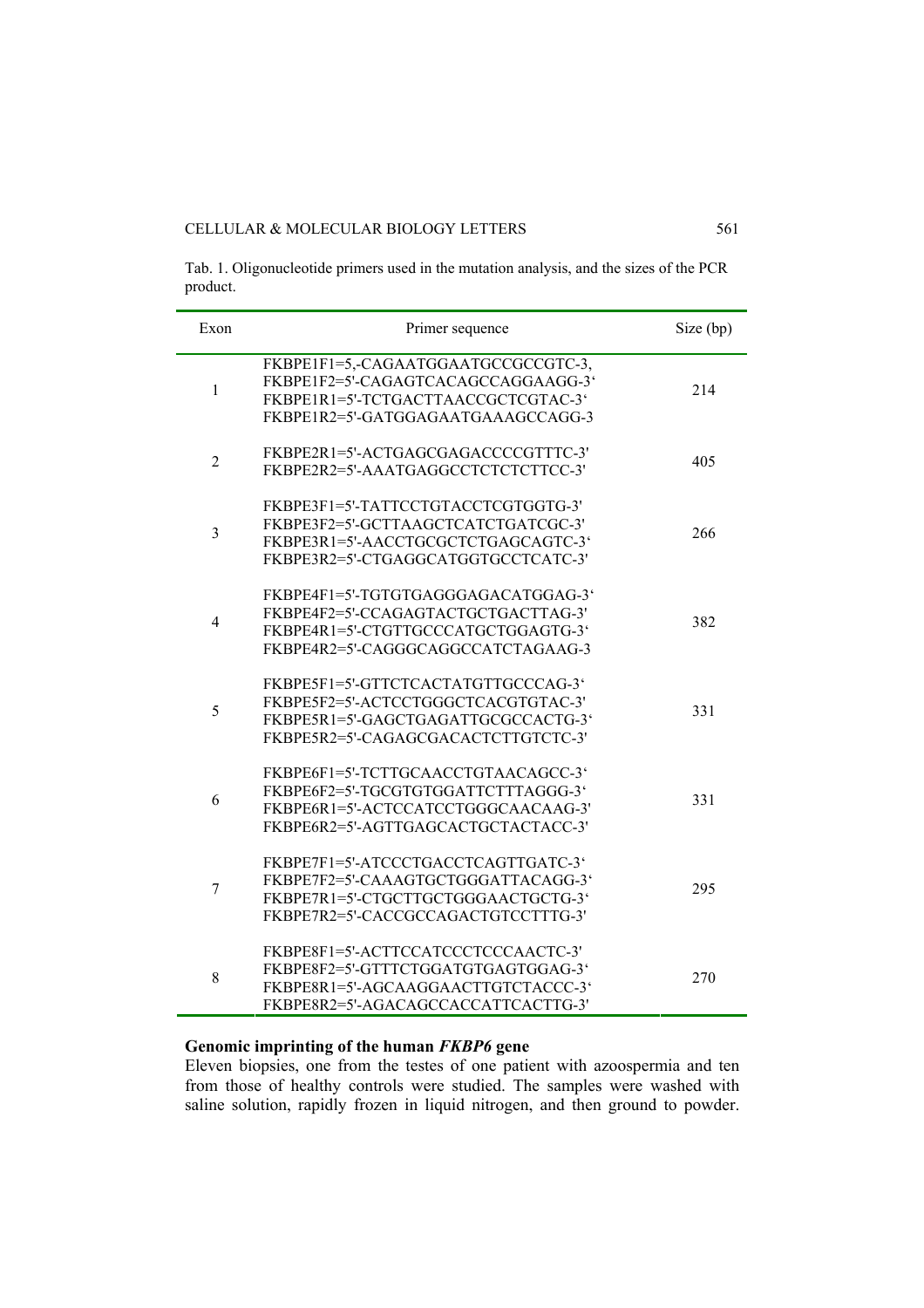Part of the powdered tissue was used to obtain RNA. RNA was extracted with guanidinium thiocyanate, followed by centrifugation in a caesium chloride gradient. The total RNA was treated with *DNase* I (Roche, Tokyo, Japan) at 37ºC for 30 min to prevent contamination. The cDNA was synthesized from total RNA, using a cDNA synthesis kit (Roche). RT-PCR was carried out with total RNA, under the same conditions as for PCR using genomic DNA. Negative controls without oligo (dT) primer or reverse transcriptase were used.

To examine whether the human *FKBP6* gene is imprinted or not, PCR and direct sequence analysis were performed using genomic DNA and testicular cDNA from ten healthy controls. First, PCR was carried out with the primers FKBPRTF1 and FKBPRTR1. Nested PCR was done with the primers FKBPRTF3 and FKBPRTR3. The following oligonucleotides were used:

FKBPRTF1 = 5'-GCCACAGGGAGGGCAGCTAGGACATGGG-3';

FKBPRTF3 = 5'-CCTGTACGAGCGGTTAAGTCAGAGGATG-3';

FKBPRTR1 = 5'-CAGCTCAATCTCAAACAGGACAGTGGTG-3': and

FKBPRTR3 = 5'-TCAGAAGGCCCAGCTCCATGCCCCACAG-3'.

First PCR reactions were carried out under the following conditions: initial denaturation at 95ºC for 150 s, followed by 32 cycles of denaturation at 95ºC for 15 s, annealing and extension at 68ºC for 90 s using the Advantage 2 PCR Kit (Clontech). Nested PCR was performed under the same conditions, but for 20 cycles. Following this, PCR and direct sequence analysis were carried out with genomic DNA and testicular cDNA from one patient with azoospermia caused by meiotic arrest.

When a mutation analysis was performed, one more SNP (single-nucleotidepolymorphism) (656G $\rightarrow$ A) was found in exon 6. To confirm whether or not the human *FKBP6* gene was indeed imprinted, PCR and a direct sequence analysis were carried out using genomic DNA from the twenty controls. The primers used were FKBPE6F1, FKBPE6F2, FKBPE6R1 and FKBPE6R2. Next, RT-PCR and a direct sequence analysis was carried out with testicular RNA from each, including a heterozygous sequence. First PCR was done with the primers FKRTF1 and FKRTR1. Nested PCR was performed with the primers FKRTF3 and FKRTR3. The following oligonucleotides were used:

FKRTF1 = 5'-ACTGTGCTGAGTCAGACAAG-3';

FKRTF3 = 5'-GTCCTGAAAGTGGCAGCTAC-3';

FKRTR1 = 5'-TGTAGAACCATCGCCACAGG-3'; and

FKRTR3 = 5'-TCCTTCTGGGCTCGAACTAG-3'.

First PCR and nested PCR were carried out under the same conditions. The conditions were as follows: initial denaturation at 95ºC for 150 s, followed by 32 cycles of denaturation at 95ºC for 15 s, annealing and extension at 68ºC for 90 s using the Advantage 2 PCR Kit.

### **RT-PCR and direct sequence analyses with testicular RNA from a subject with azoospermia due to meiotic arrest**

Two biopsies from the testes of a subject with azoospermia and one from a healthy control were studied. The samples were washed with saline solution,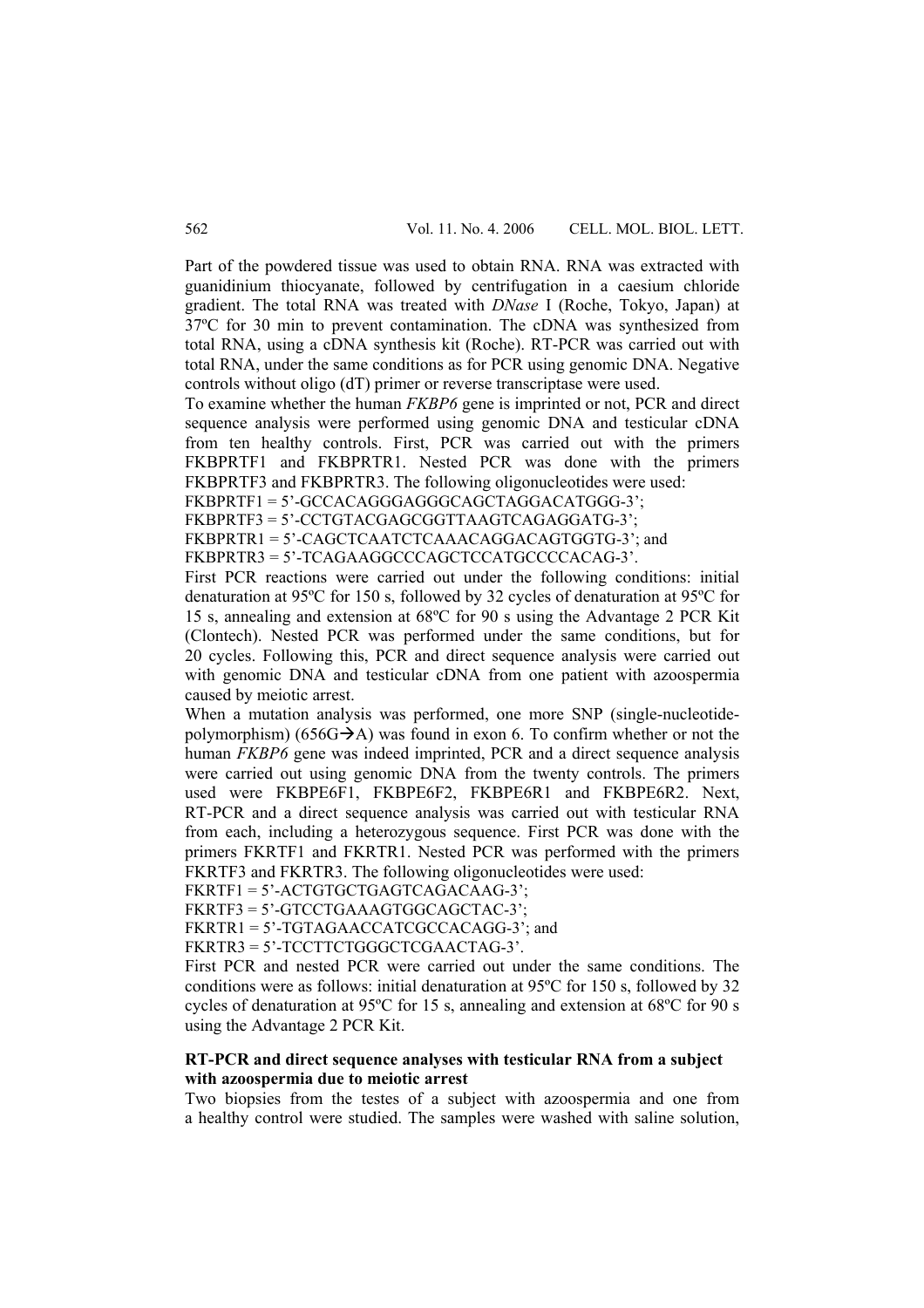rapidly frozen in liquid nitrogen, and then ground to powder. Part of the powdered tissue was used to obtain RNA, which was extracted with guanidinium thiocyanate followed by centrifugation in a caesium chloride gradient. Total RNA was treated with *DNase* I at 37ºC for 30 min to prevent contamination. The cDNA was synthesized from total RNA using a cDNA synthesis kit. RT-PCR was carried out with total RNA using FKFULLF1 and FKFULLR1 as primers. Nested PCR was performed with FKFULLF2 and FKFULLR2 as primers. The following oligonucleotides were used:

FKFULLF1 = 5'-ACCAGGCCGAAGGCTCACGCCAC-3';

FKFULLF2 = 5'-GCCACAGGGAGGGCAGCTAGGAC-3';

FKFULLR1 = 5'-CCACTCCCCCAATGATGGAGAACCAC-3'; and

FKFULLR2 = 5'-CTCCCCTCGTTGGTAGGTGAAGAACC-3'.

First PCR reactions were carried out as follows: initial denaturation at 95ºC for 150 s, followed by 32 cycles of denaturation at 95ºC for 15 s, annealing and extension at 68ºC for 90 s using an Advantage 2 PCR Kit. An aliquot of each PCR product was subsequently subjected to 20 more cycles under the same conditions. The resultant PCR products were subjected to a direct sequence analysis in both orientations. Negative controls without oligo (dT) primer or reverse transcriptase were used.

## **RESULTS**

To determine the expression patterns of human *FKBP6* in normal tissue, PCR was performed with cDNAs of various tissues as templates. PCR was done with the primers FKBP6RTF1 and FKBP6RTR1. A 367-bp sized band was clearly detected specifically in the testis on the *FKBP6* (Fig. 1). No bands could be detected in the other 14 tissue specimens.

Human *FKBP6* cDNA was first isolated in 1998 [1]. The nucleotide sequence is available from GenBank under the accession number NM\_003602. This 1546-bp cDNA spans an open reading frame (ORF) from nucleotide 63 to 1046, encoding a putative 327-amino acid protein. It is located on human chromosome 7q11.23. The coding region is from exon 1 to exon 8 (Fig. 1). The mutation screen of *FKBP6* in 19 patients with azoospermia due to meiotic arrest was done via a direct sequence analysis in all the coding regions. *as*/*as* rats harbor a genomic deletion of a 9357-bp region including exon 8 of the rat *Fkbp6* gene [2]. However, no such gross mutations were detected in any of the patients (data not shown). When a mutation analysis was performed, one novel polymorphism site,  $245C \rightarrow G (Y60X)$ , could be found in exon 3 in four of the patients (Fig. 2A).

To confirm the role of this polymorphism in azoospermia, 30 healthy and pregnancy-proven fertile control individuals were also analyzed by the direct sequencing of exon 3. 10 people in the control group were also heterozygous for the sequences analyzed (data not shown). At the 245G/C site, the proportions of GG homozygote/CG heterozygote/CC homozygote were 0.00/0.211/0.789 in the patient group and  $0.000/0.333/0.667$  in the control group ( $p > 0.05$ ). The allele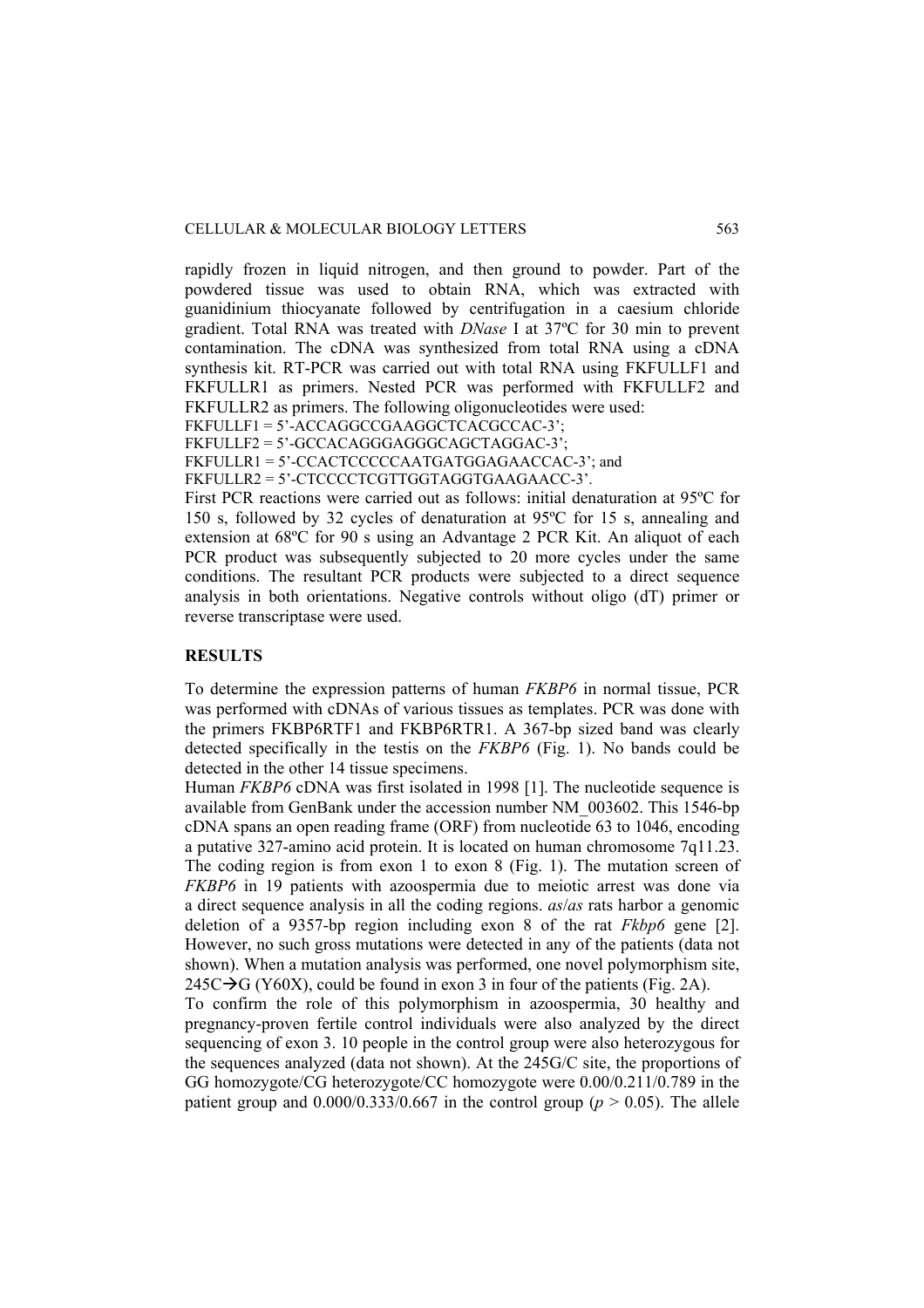

Fig. 1. PCR analysis of human *FKBP6* cDNA using the primers FKBP6RTF1 and FKBP6RTR1 (upper panel). The distribution patterns of *FKBP6* in 15 adult human tissue cDNAs were examined by PCR. β-Actin was used as a positive control (middle panel). The lower panel indicates the structure of the human *FKBP6* gene. The black arrows indicate the start and stop codons. The red arrows indicate the positions of the primers used.



Fig. 2. Genotyping of the identified polymorphism. A – Partial sequences of exon 3 of human *FKBP6* by direct sequence analysis using genomic DNA from a subject with azoospermia. The arrow indicates heterozygotes (cytosine and guanine)  $(Y60X)$ . B – The deduced amino acid sequences of exon3. The left panel shows normal amino acid sequences, while the right panel shows a premature stop codon. Arrows indicate the position of Y60X. The area underlined in red shows the normal amino acid sequence, while the area underlined in blue shows the stop codon.  $C -$  The structure of the FKBP6 protein. The upper panel shows the normal structure and the lower panel shows the truncated version. The TPRs indicate the positions of the tetratricopeptide repeat domains.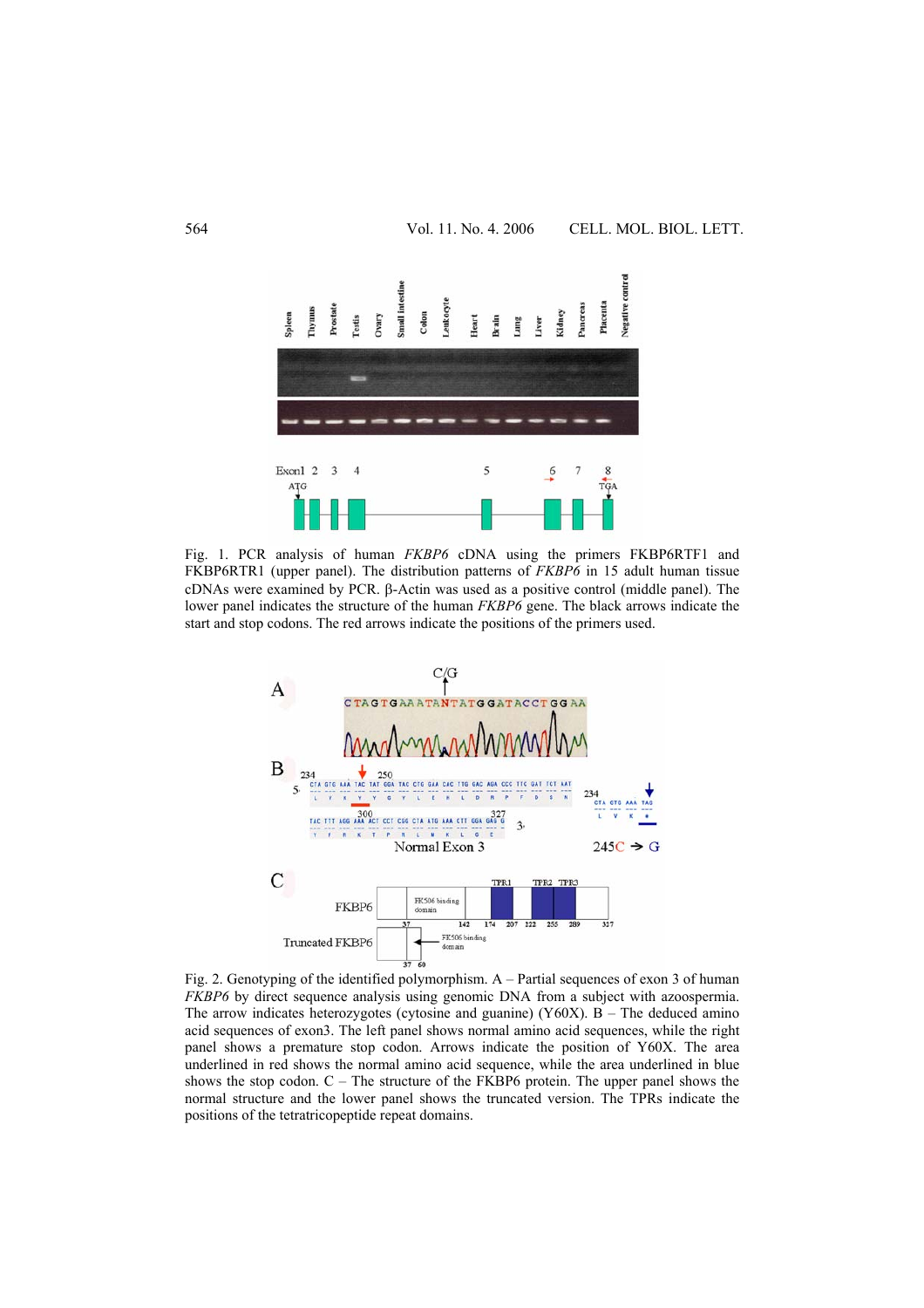

Fig. 3. Genomic imprinting of the *FKBP6* gene. A – A direct sequence analysis of genomic DNA shows heterozygous (cytosine and guanine) (Y60X) sequences. B – A direct sequence analysis of testicular cDNA from a normal control subject demonstrates only cytosine expression (arrow).  $C - A$  direct sequence analysis of testicular cDNA from the patient with azoospermia due to meiotic arrest demonstrates only cytosine expression (arrow).



Fig. 4. Genomic imprinting of *FKBP6*. A – A direct sequence analysis of genomic DNA shows the heterozygous (guanine and adenine) sequences.  $B - A$  direct sequence analysis of testicular cDNA from one normal control subject demonstrates only guanine expression (arrow).

frequencies for 245G/C in the two groups were 0.105/0.895 and 0.167/0.833, respectively, and no significant difference was observed  $(p > 0.05)$ . The human *FKBP6* gene encodes 327 amino acids. However, if a change in this sequence  $(245C\rightarrow G)$  (Y60X) exists, a premature stop codon appears (Fig. 2B). FK506binding protein 6 (Fkbp6) contains a prolyl isomerase/FK506-binding domain and tetratricopeptide protein-protein interaction domains (Fig. 2C). If the premature stop codon appears, only 60 amino acids are transcribed, and the encoded FK-506-binding domain is incomplete (Fig. 2C). Heterozygous genomic DNA (C/G) was observed at the 245 nt position in the people analyzed in this study (Fig. 3A).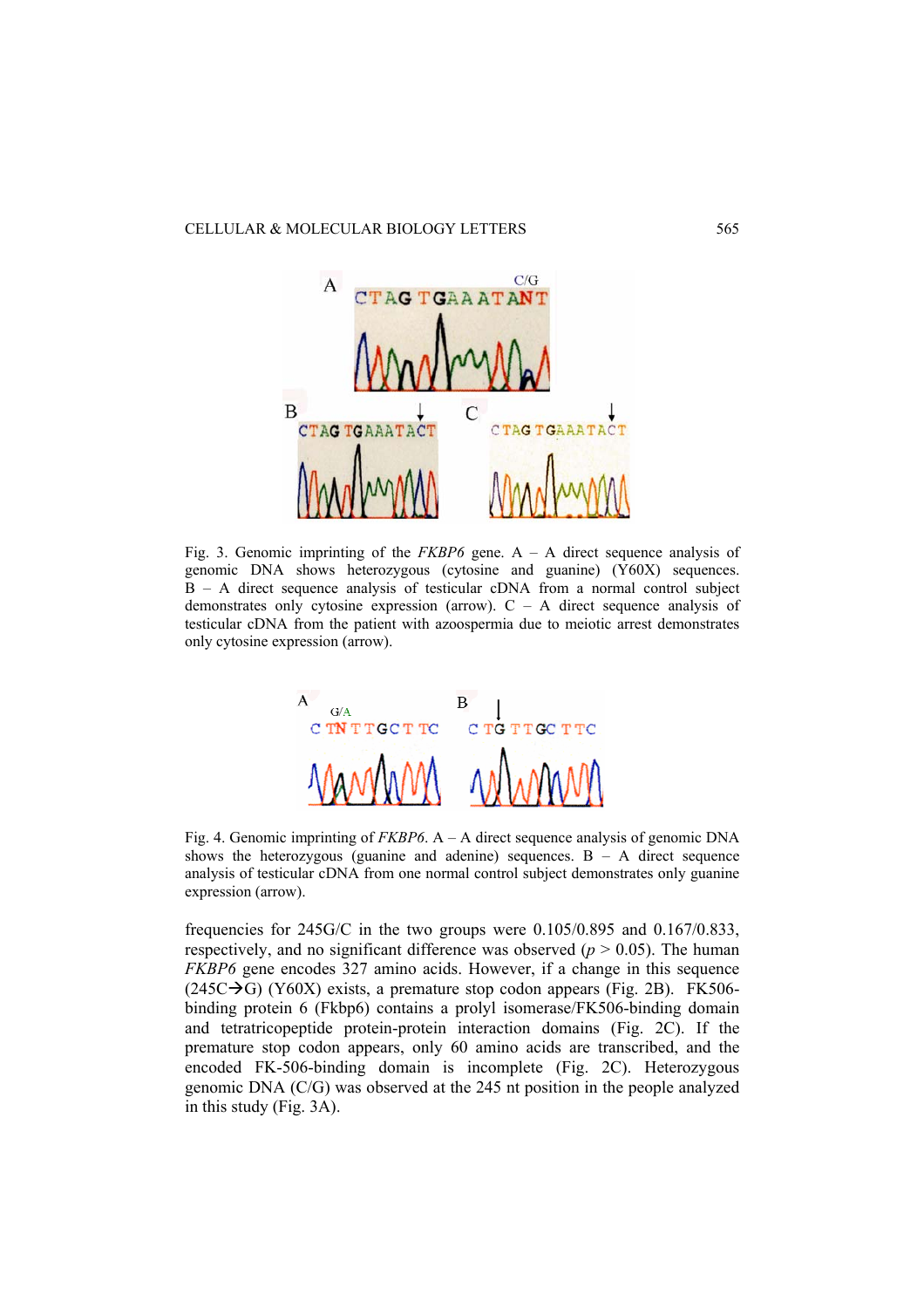An incomplete amino acid is translated when guanine exists at the 245 nt position. We therefore suspect that the human *FKBP6* gene is imprinted in a manner by which guanine is not translated into RNA. A direct sequence analysis was performed using cDNA from the testes of ten healthy control subjects that were heterozygous at the genomic level. Only cDNA containing cytosine was expressed in the testicular tissue from the ten controls (Fig. 3B). Therefore, it was suggested that the human *FKBP6* gene might be imprinted. We also hypothesized that guanine might be expressed, thus resulting in a premature stop codon and azoospermia by meiotic arrest in patients with azoospermia. However, a direct sequence analysis using the cDNA from one subject with azoospermia demonstrated the expression of cytosine in this patient (Fig. 3C).

When a mutation analysis was performed, one more novel polymorphism site,  $656G\rightarrow A$  (silent) could be found in exon 6 in the two patients (data not shown). To confirm whether or not the human *FKBP6* gene is imprinted, twenty normal controls were analyzed. Only one person in the control group was also heterozygous for the sequences analyzed (Fig. 4A). A direct sequence analysis was carried out using cDNA from the testis of a person heterozygotic for the gene under study. Only cDNA containing guanine was expressed (Fig. 4B). This result also suggested the possibility that the *FKBP6* gene is imprinted in humans. To assess whether the patient with polymorphism (Y60X) has a deletion at the RNA level, RT-PCR was done with the testicular RNA of one patient and one healthy control. Next, a direct sequence analysis was performed using both PCR products. However, no deletion at the RNA level was detected in the analyzed patient (data not shown).

## **DISCUSSION**

Chromosomal defects and specific gene mutations result in male infertility, and many idiopathic cases are also thought to have a genetic basis [13]. Unfortunately, while numerous genes associated with male infertility are known in mice, the translation of this information to humans has been slow. Karyotypic abnormalities have been reported in up to 13% of men with azoospermia, and Yq chromosome deletions are present in up to 21% of men with infertility [14]. Defects of meiosis during spermatogenesis are significant causes of azoospermia, but these causes remain largely unknown.

The loss of mouse *Fkbp6* causes azoospermia with abnormal pachytene spermatocytes. These spermatocytes fail to proceed beyond the pachytene stage due to a failure to maintain homologous synapsis. The natural mutation of rat *Fkbp6* also results in such azoospermia. In addition, in this study, we demonstrated that human *FKBP6* is expressed specifically in the testis. These results suggest that human *FKBP6* plays a critical role in meiosis during spermatogenesis.

One novel polymorphism  $(245C \rightarrow G)$  (Y60X) was found in exon 3 in the patients. The expression of the exon 3 polymorphism  $(245C\rightarrow G)$  results in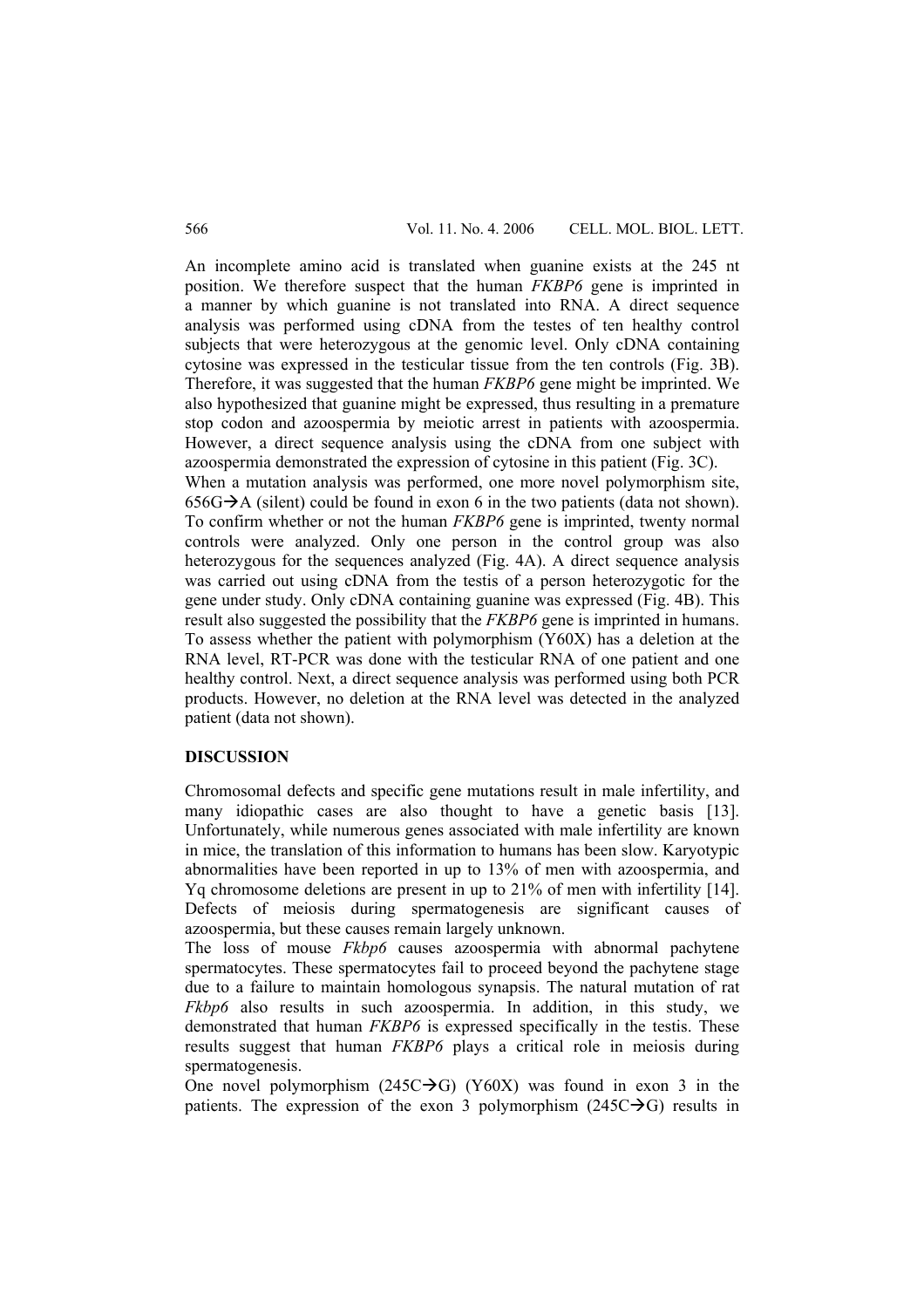a premature stop codon. If guanine is then translated into RNA, an incomplete protein of only 60 amino acids is encoded. We therefore suspected genomic imprinting of human *FKBP6* in the testis. Unfortunately, we were unable to obtain the genomic DNA from the parents of the test subjects. Therefore, we could not analyze whether inheritance was from the mother or father. Genomic imprinting is a form of non-mendelian inheritance in mammals, where imprinted genes are expressed depending on whether they are inherited from the mother or father. Therefore, it is absolutely necessary to demonstrate that the alleles expressed in the subjects analyzed in this study have the same parental origin. In 11 different individuals (healthy controls and patients), only alleles expressing the cytosine at position 245 in exon 3 were detected. The presence of guanine at this position leads to the formation of a premature stop codon. As a result, a failure to detect alleles containing guanine could thus be explained by some other mechanism, such as nonsense mediated decay (NMD). NMD is an mRNA surveillance pathway that detects and eliminates mRNAs harboring premature translation termination codons [15]. We therefore analyzed another polymorphism site in exon 6,  $656G\rightarrow A$  (silent). Only cDNA containing guanine was expressed. This result suggested the possibility that the *FKBP6* gene is imprinted in humans. However, as we could not analyze the parents, the results in this study do not conclusively show that the human *FKBP6* gene is imprinted. To test the hypothesis that human *FKBP6* gene defects are associated with human azoospermia, we screened 19 patients diagnosed with azoospermia caused by complete meiotic arrest. We also investigated whether the expression of guanine at the 245 nt position (Y60X) might be responsible for azoospermia by producing a premature stop codon and inducing meiotic arrest. However, as in the normal controls, only cytosine was expressed in the subjects with azoospermia. These results did not support our hypothesis; however, it should be noted that the cytosine expression was only examined in one patient with azoospermia in this study. Azoospermia caused by meiotic arrest is a relatively infrequent event and it is difficult to obtain testicular tissue; thus, the number of samples examined in this study was limited. It is known that SNPs in the promoter and intron region were associated with several diseases [16]. However, as the amounts of the genomic DNAs of the patients with azoospermia were limited, we could not analyze such regions. It was recently reported that a mutation screen was performed in 51 men with non-obstructive azoospermia, and no homozygous mutations were identified [17]. However, a histological analysis was not performed on the analyzed patients. Based on these results, we could not conclude that mutations of human *FKBP6* do not cause azoospermia by meiotic failure. To confirm our results, a further analysis of human *FKBP6* expression in a greater number of patients is needed.

In summary, we determined that the human *FKBP6* gene is expressed specifically in the testis and our findings suggested that the gene might be imprinted. This data suggests that human *FKBP6* might play an important role in human spermatogenesis. Further analysis of the human *FKBP6* gene is needed.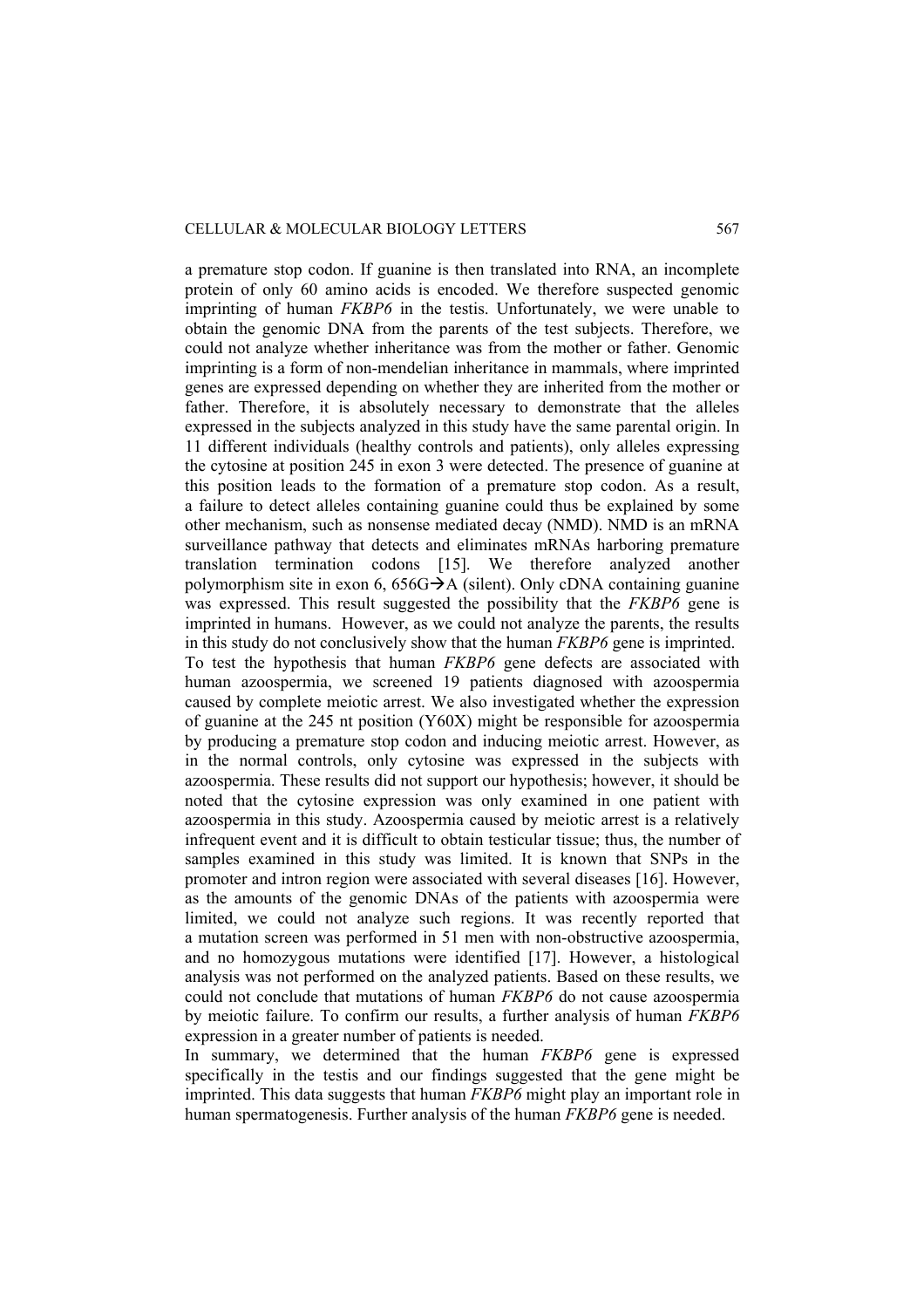**Acknowledgments.** This study was supported in part by Grants-in-Aid for Scientific Research (Nos. 16390471, 15591725 and 16790934) from the Ministry of Education, Culture, Sports, Science and Technology of Japan, from the Ministry of Health, Labour and Welfare of Japan, and from the Kanzawa Medical and Akiyama foundation.

### **REFERENCES**

- 1. Meng, X., Lu, X., Morris, C.A. and Keating, M.T. A novel human FKBP6 is deleted in Williams syndrome. **Genomics** 52 (1998) 130-137.
- 2. Crackower, M.A., Kolas, N.K., Noguchi, J., Sarao, R., Kikuchi, K., Kaneko, H., Kobayashi, E., Kawai, Y., Kozieradzki, I., Landers, R., Mo, R., Hui, C.C., Nieves, E., Cohen, P,E., Osborne, L.R., Wada, T., Kunieda, T., Moens, P.B. and Penninger, J.M. Essential role of Fkbp6 in male fertility and homologous chromosome pairing in meiosis. **Science** 300 (2003) 1291- 1295.
- 3. Ikadai, H., Noguchi, J., Yoshida, M. and Imamichi, T. An aspermia rat mutant (as/as) with spermatogenic failure at meiosis. **J. Vet. Med. Sci.** 54 (1992) 745-749.
- 4. Atagi, Y., Ikadai, H., Kurohmaru, M. and Hayashi, Y. Testicular disruption in the As (aspermia) mutant rat, with special reference to the aggregate of ribosomes. **J. Vet. Med. Sci.** 55 (1993) 301-306.
- 5. Noguchi, J., Kobayashi, E., Shimada, A., Kikuchi, K., Kaneko, H., Takahashi, H., Ikadai, H. and Kunieda, T. A locus responsible for arrest of spermatogenesis is located on rat chromosome 12. **Mamm. Genome** 10 (1999) 189-190.
- 6. Zickler, D. and Kleckner, N. Meiotic chromosomes: integrating structure and function. **Annu. Rev. Genet.** 33 (1999) 603-754.
- 7. Yuan, L., Liu, J.G., Zhao, J., Brundell, E., Daneholt, B. and Hoog, C. The murine SCP3 gene is required for synaptonemal complex assembly, chromosome synapsis, and male fertility. **Mol. Cell** 5 (2000) 73-83.
- 8. Yuan, L., Liu, J.G., Hoja, M.R., Wilbertz, J., Nordqvist, K. and Hoog, C. Female germ cell aneuploidy and embryo death in mice lacking the meiosisspecific protein SCP3. **Science** 296 (2002) 1115-1118.
- 9. Miyamoto, T., Hasuike, S., Yogev, L., Maduro, M.R., Ishikawa, M., Westphal, H. and Lamb, D.J. Azoospermia in patients heterozygous for a mutation in SYCP3. **Lancet** 362 (2003) 1714-1719.
- 10. Reijo, R., Lee, T.Y., Salo, P., Alagappan, R., Brown, L.G., Rosenberg, M., Rozen, S., Jaffe, T., Straus, D., Hovatta, O., de la Chapelle, A., Silber, S. and Page, D.C. Diverse spermatogenic defects in humans caused by Y chromosome deletions encompassing a novel RNA-binding protein gene. **Nat. Genet.** 10 (1995) 383-393.
- 11. Elliott, D.J., Millar, M.R., Oghene, K., Ross, A., Kiesewetter, F., Pryor, J., McIntyre, M., Hargreave, T.B., Saunders, P.T., Vogt, P.H., Chandley, A.C.